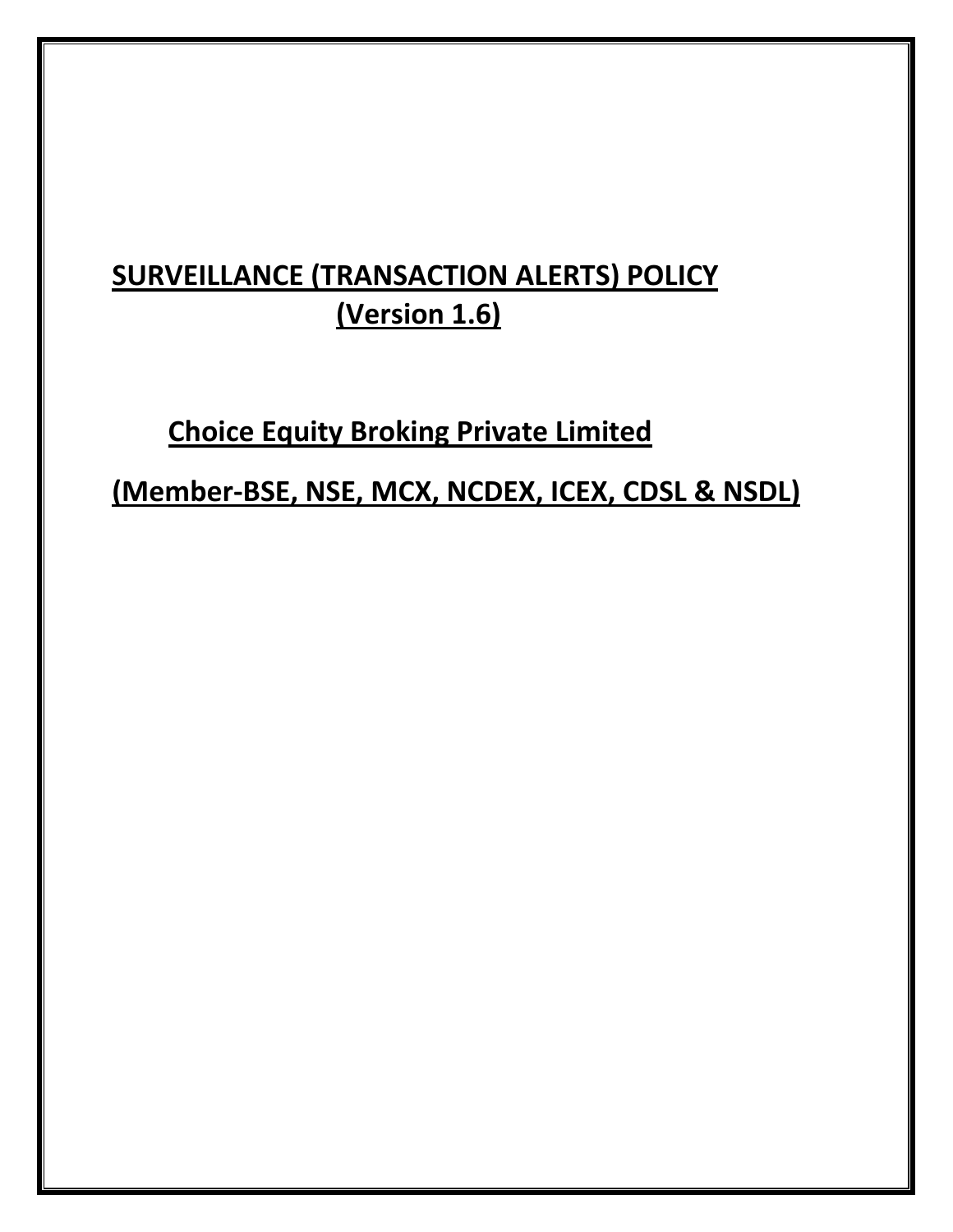## **Index**

| Sr. No. | <b>Particulars</b>                                                                                |
|---------|---------------------------------------------------------------------------------------------------|
| 1.      | Background                                                                                        |
| 2.      | Objective                                                                                         |
| 3.      | Scope of the Policy                                                                               |
| 4.      | Types of Surveillance alerts                                                                      |
| 5.      | Scrutiny of the alerts, identifying suspicious activity and reporting the same to<br>exchange/FIU |
| 6.      | Record Maintenance and review of process                                                          |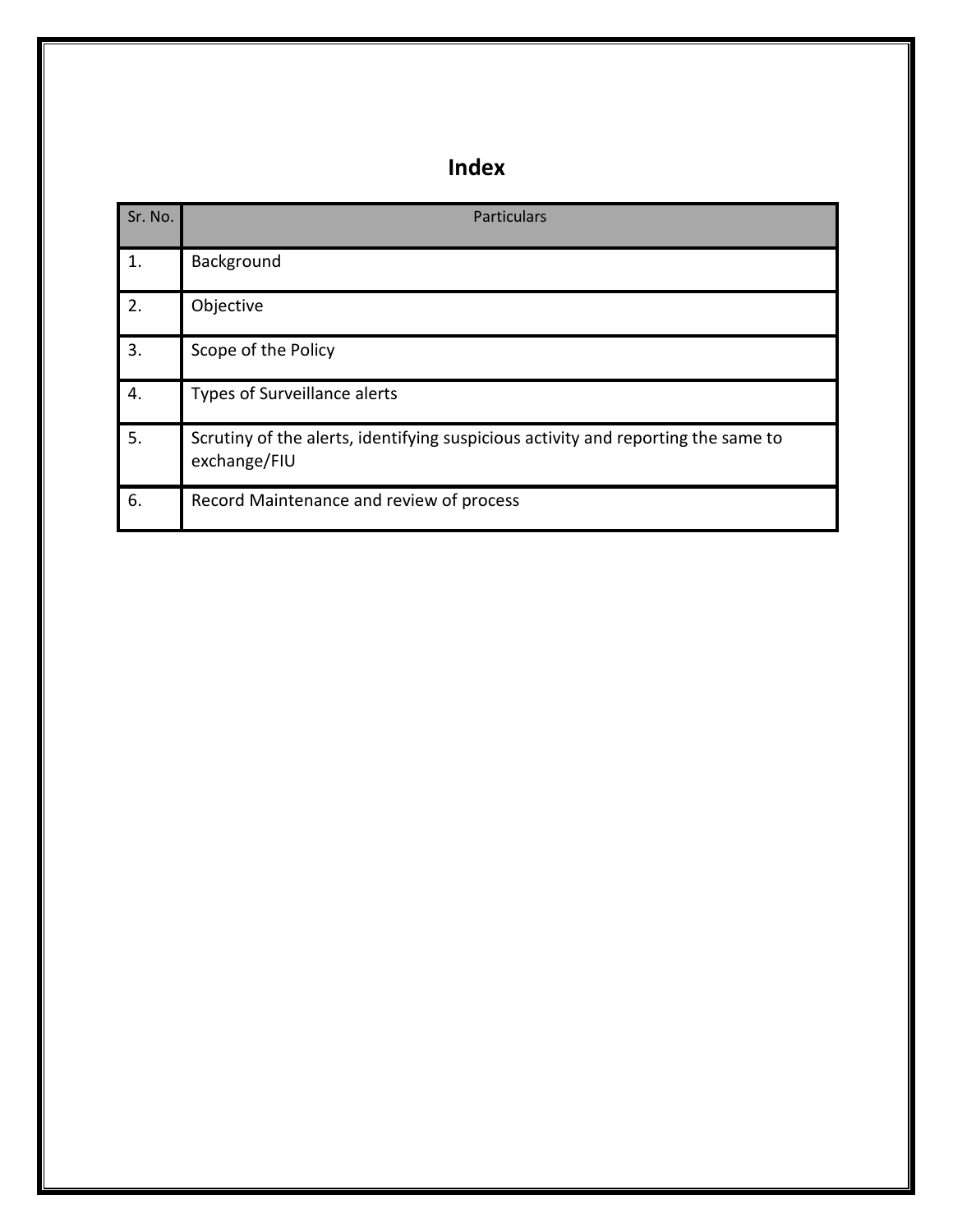*(References: SEBI Circular no-MIRSD/ SE /Cir-19/2009, dated-December 3, 2009, BSE Circular-20130220-23 dated February 20, 2013, BSE Circular-20130307-21, dated- March 07, 2013, BSE Circular-20170223-44, dated- February 23, 2017, BSE Circular- 20180321-46, dated-March 21, 2018, BSE Circular- 20170807-31, dated-Aug 07, 2017, BSE Circular- 20121101-16, dated-November 01, 2012, BSE Circular- 20171117-18, dated-November 17, 2017 & NSE Circular- NSE/INVG/22908, dated-March 07, 2013, NSE Circular- NSE/SURV/34262, dated-February 23, 2017, NSE Circular- NSE/INVG/36333, dated-November 17, 2017.*

#### **1. Background:**

Surveillance is the process of collecting and analyzing information concerning markets in order to detect unfair transactions that may violate securities related laws, rules and regulations. In order to achieve this and to create safer markets, the Trading Members should have in place adequate surveillance policies and system in order to monitor suspicious/manipulative transactions and curb such activities, if any.

#### **2. Objective:**

The objective of this policy framework is to:

- $\triangleright$  Monitor and report suspicious transactions.
- $\triangleright$  Monitoring and identifying suspicious/manipulative transactions
- $\triangleright$  Curbing suspicious/manipulative activities at nascent stage.
- $\triangleright$  Minimizing business risk through better profiling of clients and transactions.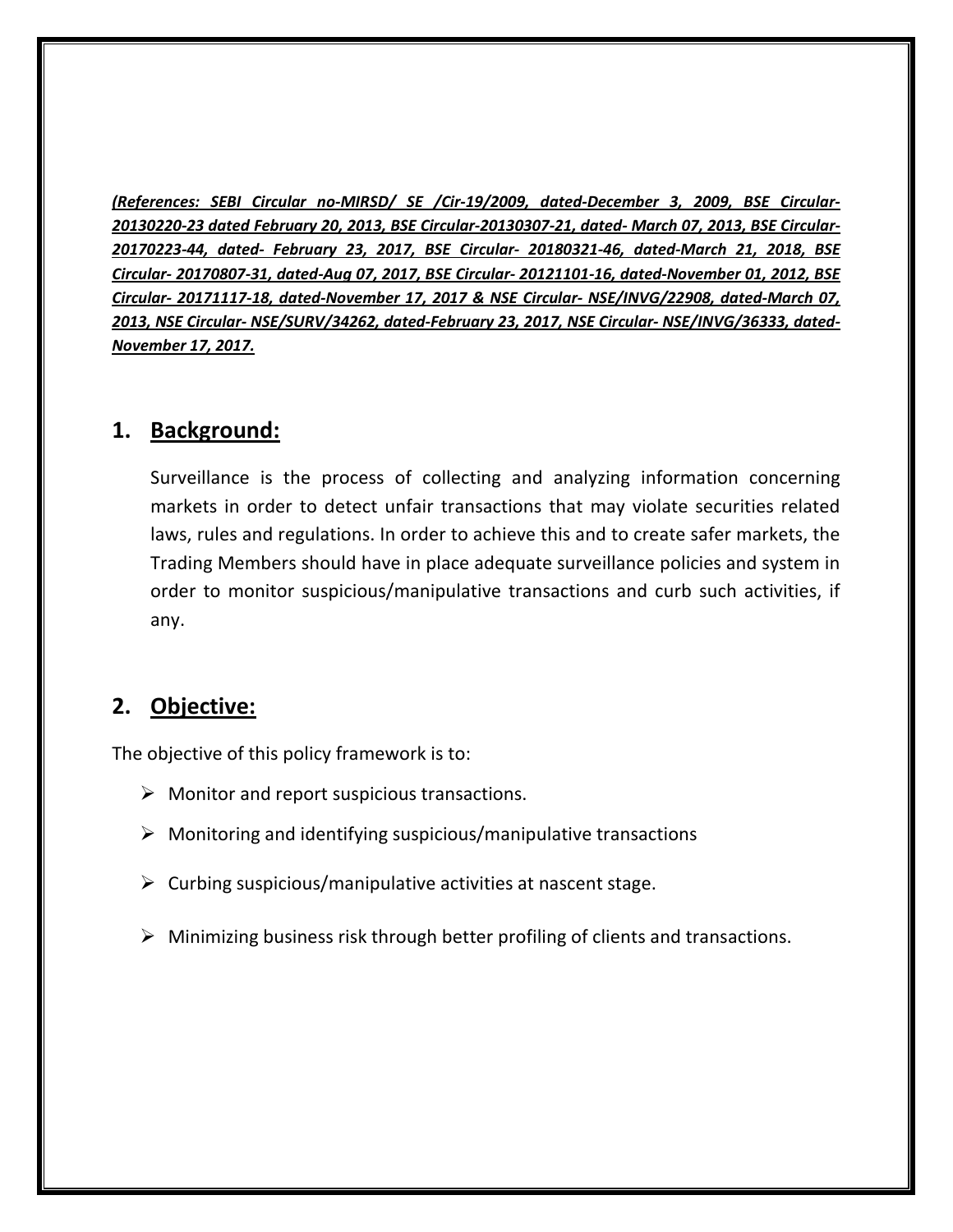### **3. Scope of the Policy:**

The policy covers the various surveillance alerts generated / received from the exchange for identifying suspicious trades, analysis of these alerts, methodology of reporting the alerts to the exchange/ FIU.

### **4. Types of Surveillance alerts:**

### **A. External Alerts (Alerts received from exchanges)**

Exchanges/Depositories (NSE/BSE/MCX/NCDEX/ICEX/CDSL/NSDL) share transaction alerts for the trading done by the clients which needs to be downloaded from respective exchange portal by the trading member for detailed analysis and action. Following are the alerts which shall be provided by the exchange.

| Sr. No.        | <b>Transactional Alerts</b>                                                          | <b>Segment</b>                     |
|----------------|--------------------------------------------------------------------------------------|------------------------------------|
| 1              | Significant increase in client activity from previous month (Avg Daily Turnover)     | Cash / Commodity                   |
| $\overline{2}$ | Sudden trading activity in dormant account                                           | Cash / Commodity                   |
| 3              | Clients/Group of Client(s), dealing in common scrip's                                | Cash                               |
| 4              | <b>Circular Trading</b>                                                              | Cash                               |
| 5              | Pump and Dump (Trades)                                                               | Cash                               |
| 6              | Wash Sales / Trades (Pan Based)                                                      | Cash / Derivatives &<br>Currency   |
| 7              | <b>Reversal of Trades</b>                                                            | Cash / Derivatives &<br>Currency   |
| 8              | <b>Front Running</b>                                                                 | Cash                               |
| 9              | Order book spoofing i.e. large orders away from market                               | Cash                               |
| 10             | Singular trades in minimum market lot                                                | Cash & Derivatives                 |
|                |                                                                                      | Cash / Derivatives /<br>Currency & |
| 11             | Client(s)/Group of Client(s) concentrated in illiquid scrip / Contract               | Commodity                          |
| 12             | High Client Con Contributing Significantly To the Vol of Scrip                       | Cash                               |
| 13             | USDINR/EURINR/GBPINR/JPYINR Aggregate Sentimental Position (For Info Only)           | Currency                           |
| 14             | <b>USDINR Sentimental Position Breach</b>                                            | Currency                           |
| 15             | USDINR/EURINR/GBPINR/JPYINR Aggregate Sentimental Short Position<br>reached/breached | Currency                           |
| 16             | <b>USDINR Short Position Breach</b>                                                  | Currency                           |
| 17             | Client OI Above 3% OI limit of Previous Day                                          | Currency                           |
| 18             | USDINR/EURINR/GBPINR/JPYINR Aggregate Sentimental Position reached/breached          | Currency                           |
| 19             | USDINR/EURINR/GBPINR/JPYINR Aggregate Sentimental Short Position (For Info<br>Only)  | Currency                           |
| 20             | Increase In Position Limits on expiry Due to fall in Exchange Level Asset OI         | Currency                           |
| 21             | Position Limit Exceeds The Applicable Limit                                          | Currency                           |
|                |                                                                                      |                                    |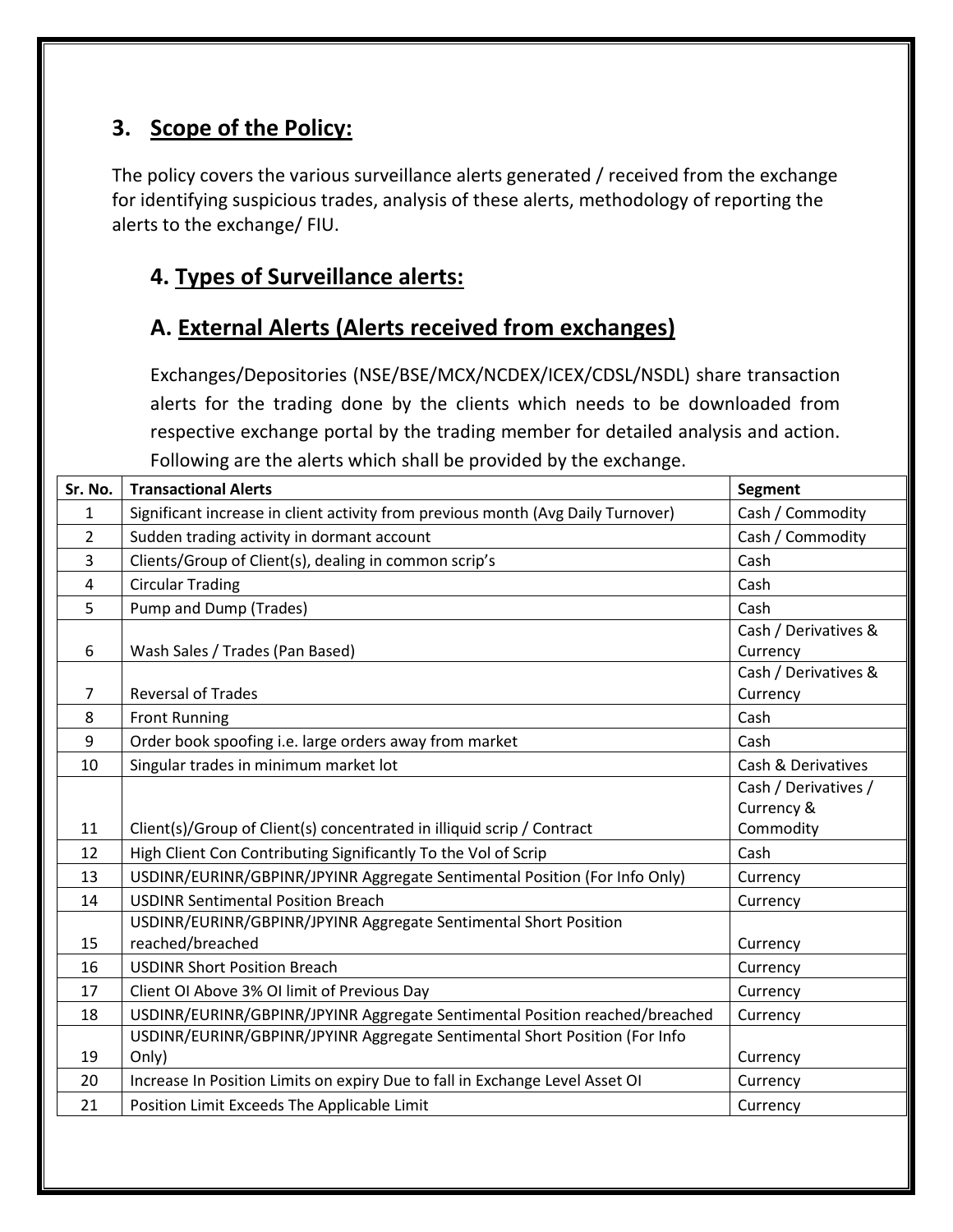|    |                                                  | Cash/Derivatives/ |
|----|--------------------------------------------------|-------------------|
|    |                                                  | Currency &        |
|    | Self-trade                                       | Commodity         |
| 23 | Concentration in Open Interest - Commodity Level | Commodity         |
| 24 | Concentration in Turnover                        | Commodity         |

The alerts provided by the exchanges will download on daily basis by compliance department from respective exchange portal for analysis. The alerts shall be analyzed based on the following points.

• **Client(s) Information:** Compliance team is required to carry out the Due Diligence of its client(s) on a continuous basis. Further, Compliance Team shall ensure that key KYC parameters are updated on a periodic basis as prescribed by SEBI and latest information of the client, including information pertaining to directors/ partners/ trustees/ Karta in case of non-individual clients, is updated in UCC database of the Exchange. Based on this information the Trading Member shall establish groups/ association amongst clients to identify multiple accounts/ common account/ group of clients. Compliance Team is also required to profile their clients and categorize the clients under one of the category, namely, Commercial participant (value chain participant/ exporter/ importer, hedger, etc.) or Noncommercial participant (financial participant/ trader/ arbitrager, etc.)

• **Analysis:** In order to analyze the trading activity of the Client(s)/ Group of Client(s) or Commodity identified based on above alerts, the Compliance Team is required to:

a. Seek explanation from such identified Client(s)/ Group of Client(s) for entering into such transactions.

b. Seek documentary evidence such as bank statement/ warehouse receipt (for Commodities with compulsory delivery) or any other documents to satisfy itself.

1. In case of funds, Bank statements of the Client(s)/ Group of Client(s) from which funds pay-in have been met, to be sought. In case of commodities with compulsory delivery, documentary evidence including warehouse receipt of the Client(s)/ Group of Client(s) for which commodities pay-in have been met, to be sought.

2. The period for such statements may be at least +/ - 15 days from the date of transactions to verify whether the funds for the settlement of such trades actually belongs to the client for whom the trades were transacted.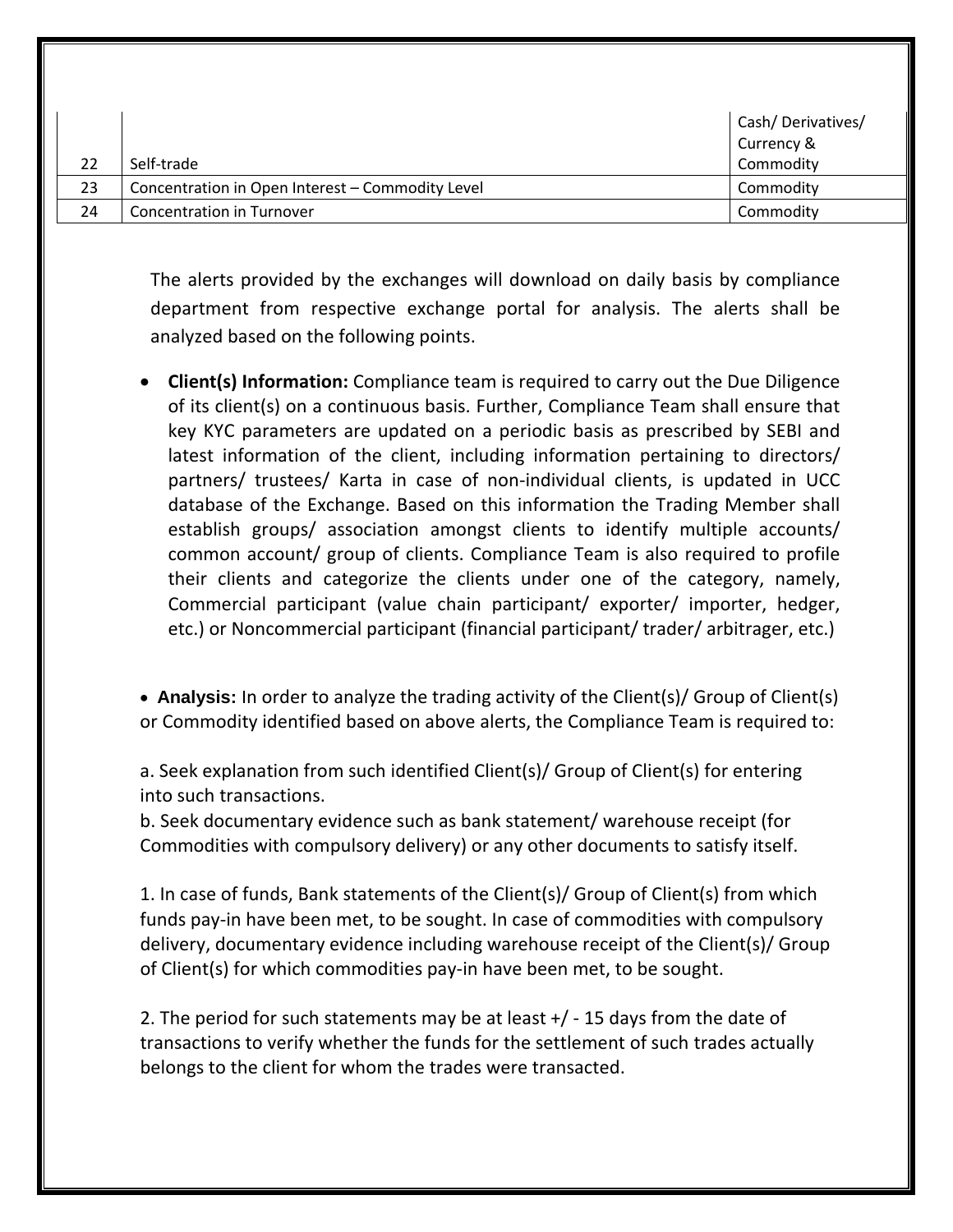c. After analyzing the documentary evidences, including the bank statement/ warehouse receipt, the Trading Member shall record its observations for such identified transactions for Client(s)/ Group of Client(s). In case where adverse observations are recorded, the Trading Member shall report all such instances to the Exchange within 45 days of the alert generation. The Trading Member may seek extension of the time period from the Exchange, wherever required.

| Sr. No.        | <b>Transactional Alerts</b>                       | <b>Segment</b>                  |
|----------------|---------------------------------------------------|---------------------------------|
|                |                                                   | Cash / Derivatives / Currency & |
| $\mathbf{1}$   | High value single transaction                     | Commodity                       |
|                |                                                   | Cash / Derivatives / Currency & |
| $\overline{2}$ | High Value in a day                               | Commodity                       |
|                |                                                   | Cash / Derivatives / Currency & |
| 3              | <b>Traded with Minimum Risk</b>                   | Commodity                       |
| $\overline{4}$ | Funded but not utilized                           | Cash                            |
|                |                                                   | Cash / Derivatives / Currency & |
| 5              | Money in ledger account but not used              | Commodity                       |
|                |                                                   | Cash / Derivatives / Currency & |
| 6              | Fund withdrawal after small loss                  | Commodity                       |
| $\overline{7}$ | Jump in Equity buy Turnover                       | Cash                            |
| 8              | Jump in Equity sell Turnover                      | Cash                            |
|                |                                                   | Cash / Derivatives / Currency & |
| 9              | Jump in turnover                                  | Commodity                       |
|                |                                                   | Cash / Derivatives / Currency & |
| 10             | Multiple small deposits                           | Commodity                       |
|                |                                                   | Cash / Derivatives / Currency & |
| 11             | Trades done by PEP                                | Commodity                       |
| 12             | Scrip concentration monthly                       | Cash                            |
| 13             | Synchronized Trading 7 days in Equity             | Cash                            |
| 14             | Synchronized Trading 7 days in Equity Derivatives | Derivatives                     |
|                |                                                   | Cash / Derivatives / Currency & |
| 15             | Artificial volume creation in Illiquid scrips     | Commodity                       |
| 16             | Turnover in GSM scrip                             | Cash                            |
|                |                                                   | Cash / Derivatives / Currency & |
| 17             | High turnover by Senior Citizen                   | Commodity                       |
|                |                                                   | Cash / Derivatives / Currency & |
| 18             | <b>External Agency Inquiry</b>                    | Commodity                       |
|                |                                                   | Cash / Derivatives / Currency & |
| 19             | Alert by regulator                                | Commodity                       |
| 20             | <b>CDSL Dematerialization Alerts</b>              | Cash                            |
| 21             | Significant Holding in Listed company             | Cash                            |

#### **B. Internal Alerts (Alerts generated by AML software)**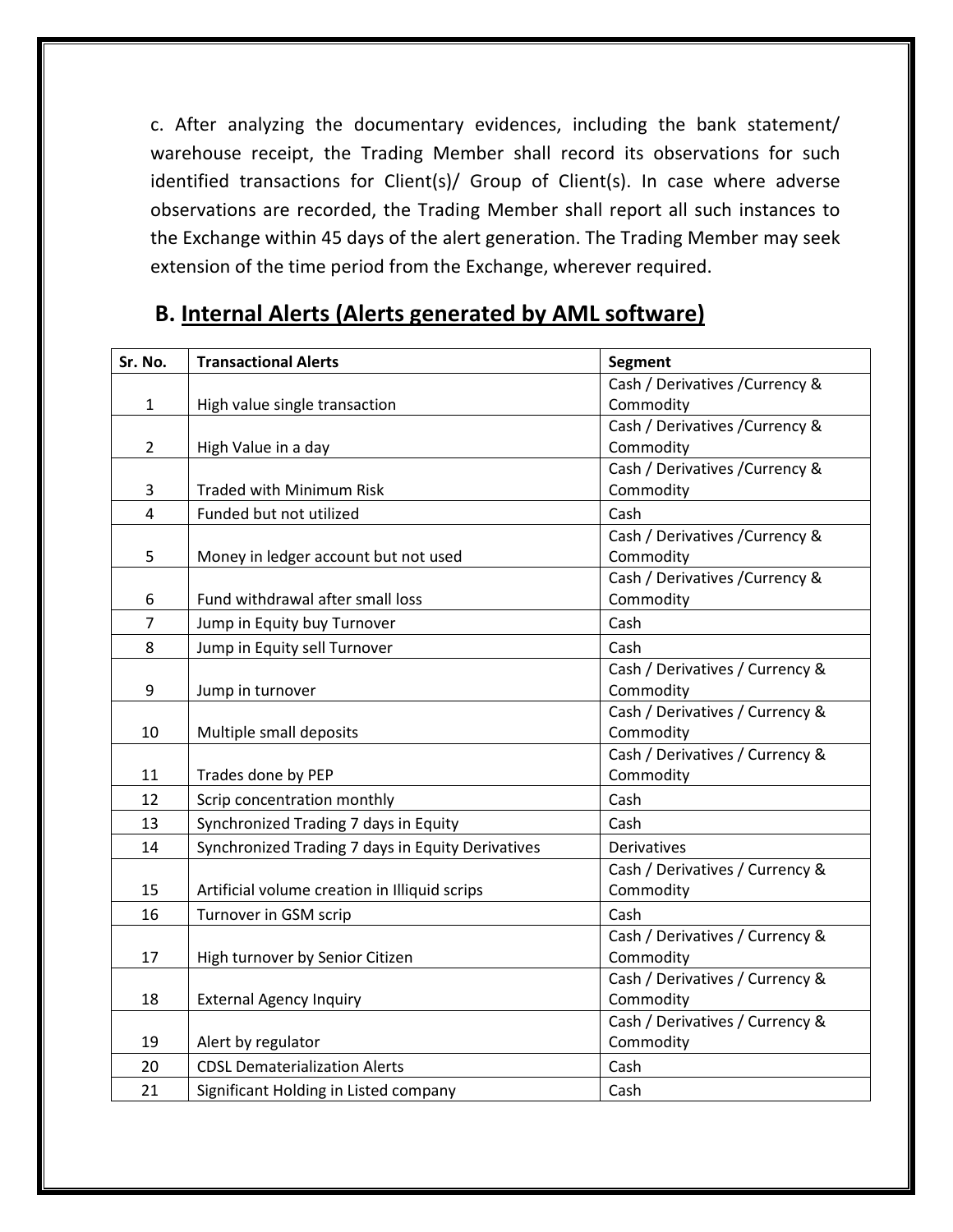The alerts generated by our AML software will review by compliance department and MIS of alerts will send to compliance officer for final review. The alerts shall be analyzed based on type of alert, client's past trading pattern, clients occupation, clients financial review , other connected clients in our database, etc.

## **5. Scrutiny of the alerts, identifying suspicious activity and reporting the same to exchange/FIU:**

Compliance team will conduct an in depth scrutiny of alerts received from Exchanges as well as internal software. Each alert will be studied with following process flow.

It is to be noted that in case of exceptional circumstances where it may be difficult to seek explanation from clients on account of non-co-operation of clients/ client not traceable, etc. the process mentioned above will not be completed. In such cases the matter would be brought to the notice of the Compliance Officer/Designated:

Receipt of alerts from Exchange and internal software

Scrutiny of alerts

Email to respective RM/Branch Manager/ Authorised Person/ Risk Head for clarification on the trade done. (Wherever require Compliance Team will issue letter to clients asking explanation for the trade with supporting documents) Follow up with RM and getting the necessary explanation from clients along with the relevant documentary evidence